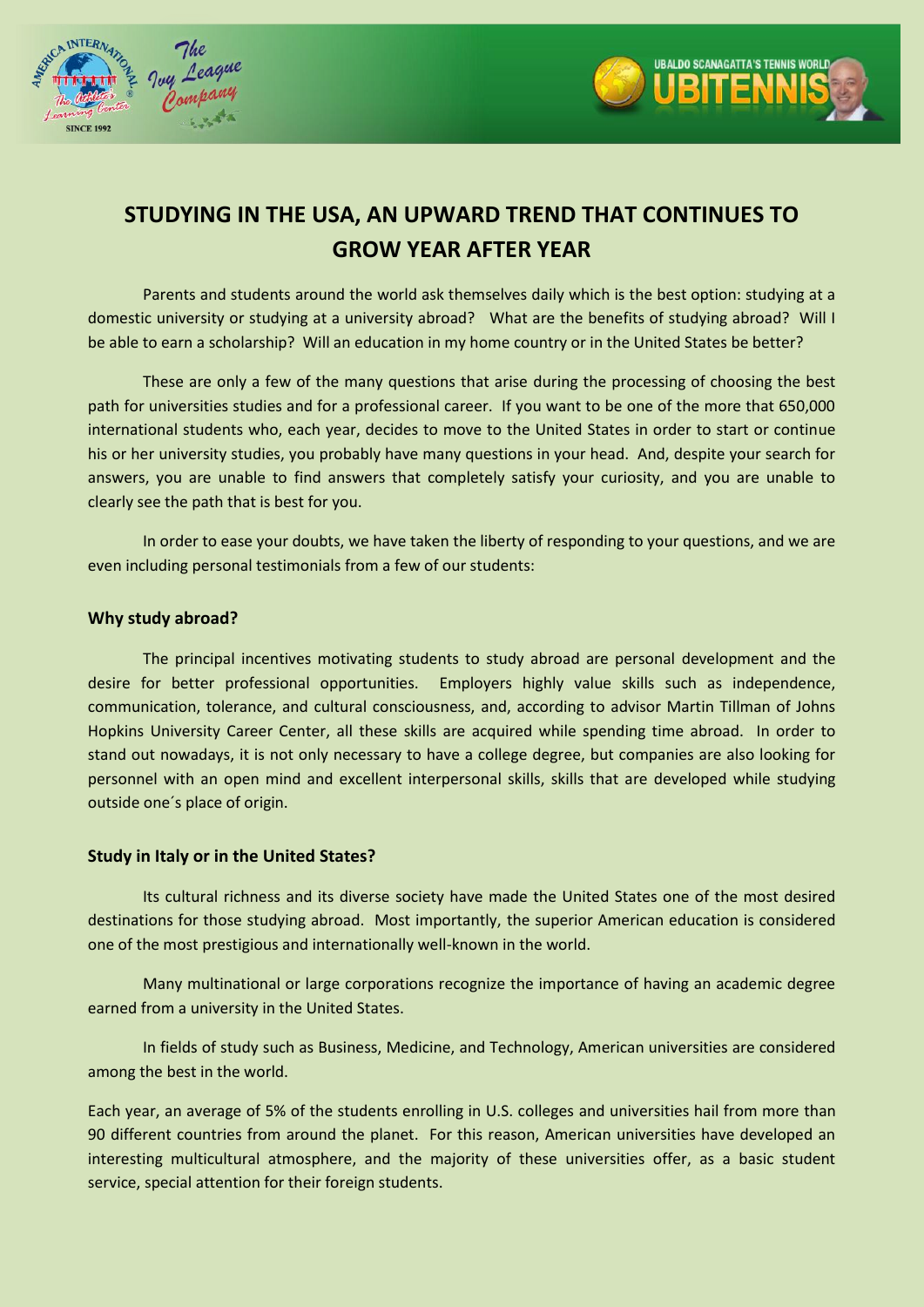





*DISTRIBUTION PER COUNTRY OF THE BEST UNIVERSITIES IN THE WORLD*

# **What benefits will studying abroad bring me?**

From an academic point of view, American universities use diverse teaching methods that allow the student to develop a wide range of practical abilities. The case study method, for example, consists of studying real situations from various companies or corporations that are to be analyzed by the student, relating theory to actual work experience. In addition, the academic and professional level of the professors is crucial. Most of them hold doctorate degrees in their specific field, and many of them serve as consultants to major firms and to business and industry leaders. In fact, many of these professors offer counsel to and even hold positions in the highest spheres of the government. However, most of them work as full-time professors, enabling them to establish a careful and delicate relationship with their students.

At American Universities, extracurricular activities are very important, and students are motivated to simultaneously develop their athletic and extracurricular abilities parallel to their studies. In fact, many youth from around the world studying at American universities discover the possibility to develop their athletic abilities, or abilities in any other discipline that may interest students, a possibility to mix academics with other activities that may not exist in their own home countries.

## **Is it advantageous to study abroad?**

Studying abroad leads to a deep cultural learning, from sharing classes with people from many different nationalities to speaking a different language and from eating different kinds of foods to confronting an entirely different culture altogether. This confrontation with another culture ultimately leads to a personal growth that, for any person, is much more important than the growth that any academic or professional endeavor might ever achieve.

Actually, especially in multinational companies, these qualities in employees are highly valued as these companies employ people of distinct cultures from various countries around the world. It is this type of employee who, already armed with a global perspective, is highly recruited by many multinational companies. These employers recognize the abilities that are acquired while studying abroad: a student becomes identified as informed, self-assured, self-sufficient, and capable of rapidly learning and adapting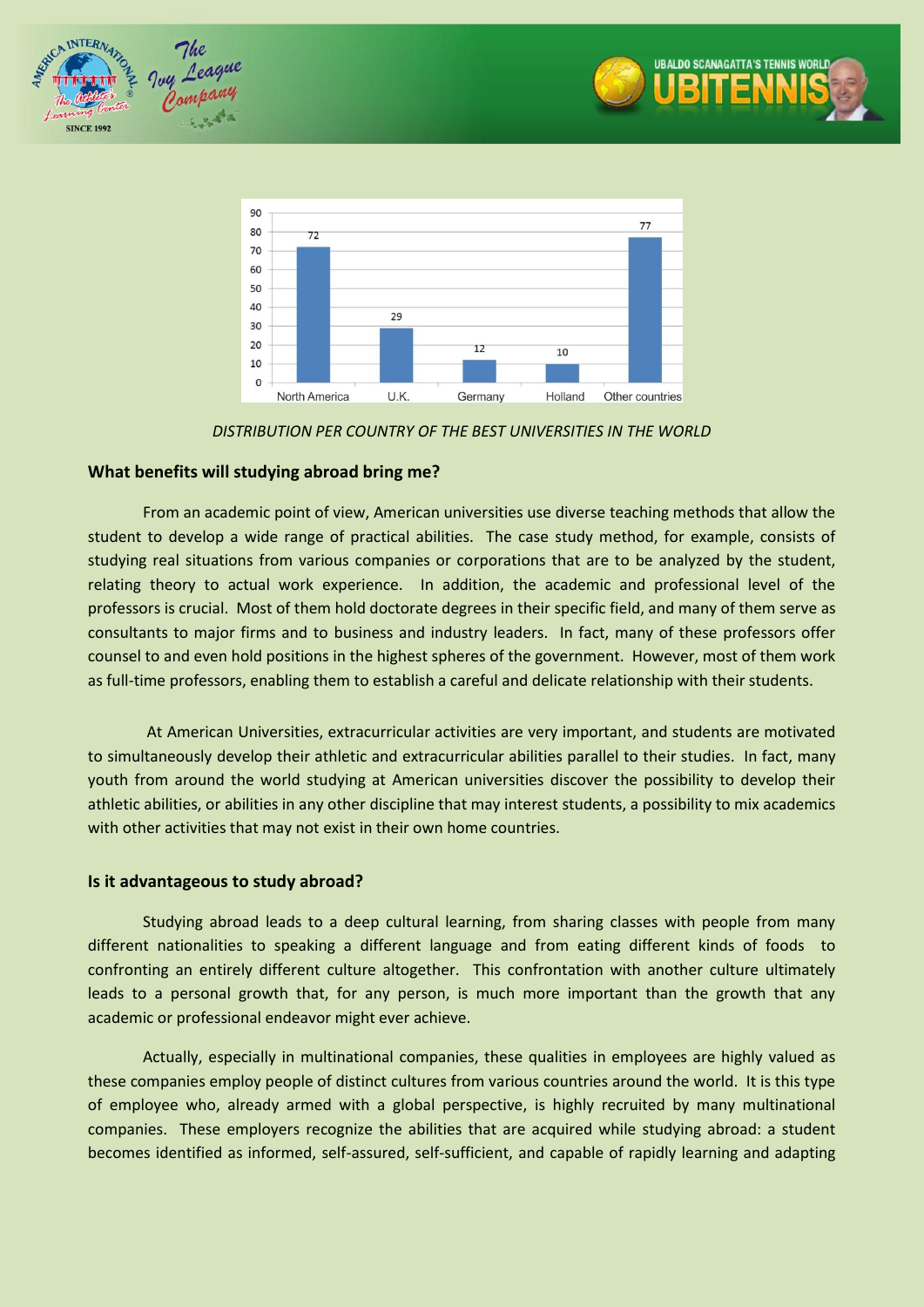



URALDO SCANAGATTA'S TENNIS WORLL **IBITENN** 

## **Will I be able to earn a scholarship?**

There are different types of assistance, scholarships, and financial aid programs, from both public and private institutions, that can help facilitate your studies abroad. Although studying in the United States may, in some cases, appear to be costly, it certainly has its added value: the expectation of earning a better salary in the long run. In reality, the decision to study abroad functions as a long-term investment; the quality of the education and studies is a good indicator of earning potential and the type of job from which graduates may choose in a globalized world, a world in which the best companies increasingly value those abilities one acquires through studying abroad.

#### **Which is better: an Italian or an American Education?**

The United States is renowned for its prestigious universities and outstanding institutions of higher learning. American universities are academic centers that are well endowed with state-of-the-art technological and sports facilities and ample libraries that function as true fountains of information for students. In addition, arguably the most unique aspect of the American university is the campus. More specifically, campuses are like small cities within cities and consist of intercommunicated buildings, a privileged zone that offers comfort and security to university students. The university environment in the United States can be a valuable and gratifying experience.

## **What paperwork needs to be done in order to study in the United States?**

Applying to an American university can be a big headache. The amount of required paperwork can seem endless, and the time in which to collect the documents is extremely limited. In addition, some of the required documents are not commonly used in Europe, such as the SAT I and II, TOEFL, GED, etc. This, in effect, causes even more confusion and frustration during the application process, making this a complicated and drawn-out process, to say the least.

#### **Which countries receive the most foreign students?**

The United States receives the highest number of students from around the world, some 650,000 per year. These figures have changed in the past few years: some countries have assumed the lead and surpassed others, as is the case of Germany or France, both fighting to distance themselves from England, Australia, Japan, Canada, and Italy. However, the United States and its universities remain at the head of the class, so to speak. For example, we only have to mention Yale, one of the prestigious Ivy League universities, as it received a record 29, 790 applications for the Class of 2017! In fact, the majority of universities in the Ivy League have also registered increases in applications. Recently, Columbia announced that it had received 33, 460 applications for the upcoming year. The number of applications for the more prestigious universities have doubled and even tripled in the last decade. This massive increase can easily be explained by the great interest of families all around the world to be more acceptable to the leading universities of the United States.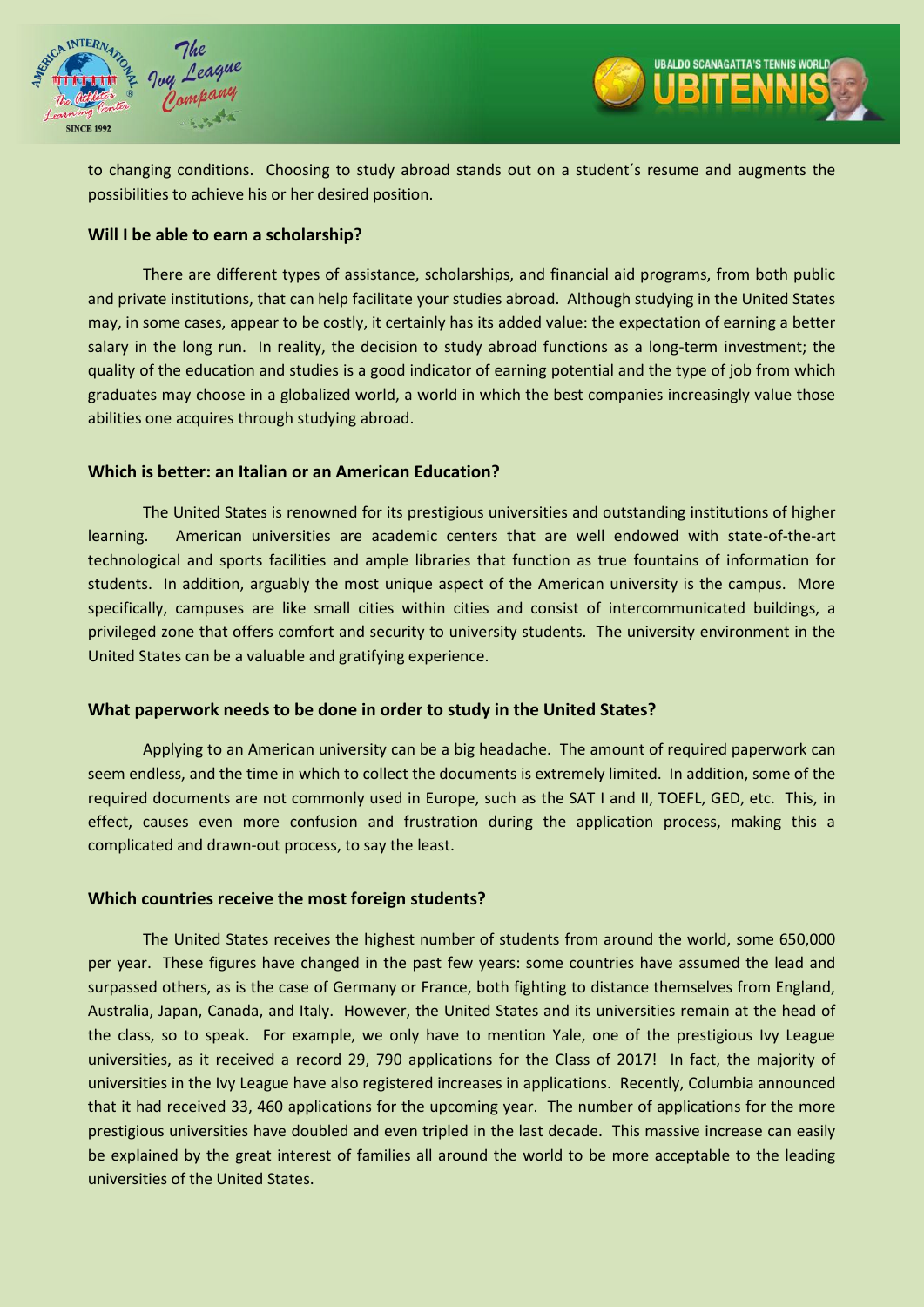





## *INCREASE IN THE NUMBER OF STUDENTS ENROLLED IN UNIVERSITIES*



# **The most popular destinations chosen by our students in the past few years:**

There is nothing more effective than having real testimonies from students and athletes in order to erase doubts and to answer the questions that parents and students ask themselves when they are faced with making one of the most, if not the most important, decisions of their lives:

**Peter Rodrigues:** CFA Barclays Bank. Duke University – Bachelor's degree, Political Science & Economics, MBA at INSEAD

After having spent many years playing tennis around the world, my parents decided that I should use my athletic abilities to obtain the best education possible. My father is Portuguese, and my mother is North American.

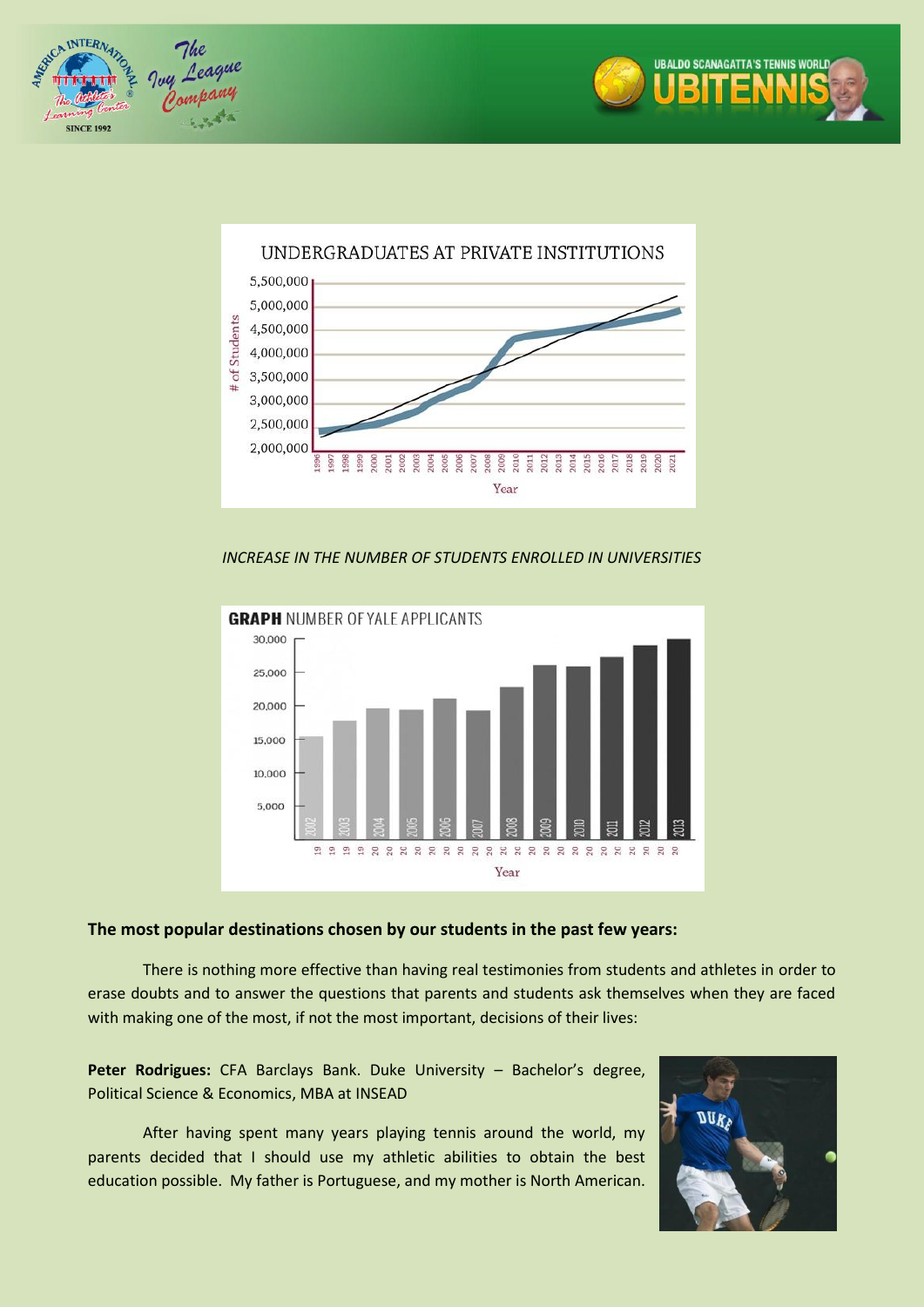



#### **Mohamed el Tombari:** Student at Princeton University



I am an Egyptian-Canadian student that has always wanted to stand out academically and athletically. I have lived in various countries such as Dubai, Qatar and Switzerland, where I studied and played tennis for the last three years of high school. I had many concerns about how to continue progressing in both areas, but neither my family nor I knew how to proceed. At the international school where I was studying, there were no resources that could help me define a clear route. They could only offer me basic counsel from an academic point of view.

We became familiar with A. I. through a presentation at my club, the Country Club of Geneva, and, through their advice, we were able to map out the exact career plan to achieve my goals. After spending time preparing for the SAT, America International helped me through its programs with Harvard-trained professors. The university visits in the United States helped me to achieve the necessary results in order to access the best universities in the United States. Currently, I am studying engineering at Princeton.

After a detailed analysis of my situation, I had the opportunity to be admitted to Babson College, a university that offers the best undergraduate entrepreneurial studies in the world. The success of a brilliant career begins, in every case, with planning and exhaustive preparation, something that I achieved thanks to America International.

#### **Roberto Perez Oliveira**: Estudiante en Babson College.

After finishing my studies at Boston University, I decided, along with America International, to continue my studies in the U.K. with an MBA at Cambridge.

We consider it a certainty that the aforementioned issues deserve to be carefully pondered and analyzed. In the times in which we live, our children´s future will depend on the university in which they choose to study.



URALDO SCANAGATTA'S TENNIS WOR **BITENN** 



**Carlotta Nassi** a student from Livorno (Toscana), is scheduled to join Queens University (Charlotte, North Carolina) in August 2014 where the tennis coach is waiting for her with open arms. Queens has an excellent reputation and offers unmatched internships and employment opportunities in the banking sector. It is not in vane that Charlotte is the second most important financial center in the United States behind Wall Street in New York City.